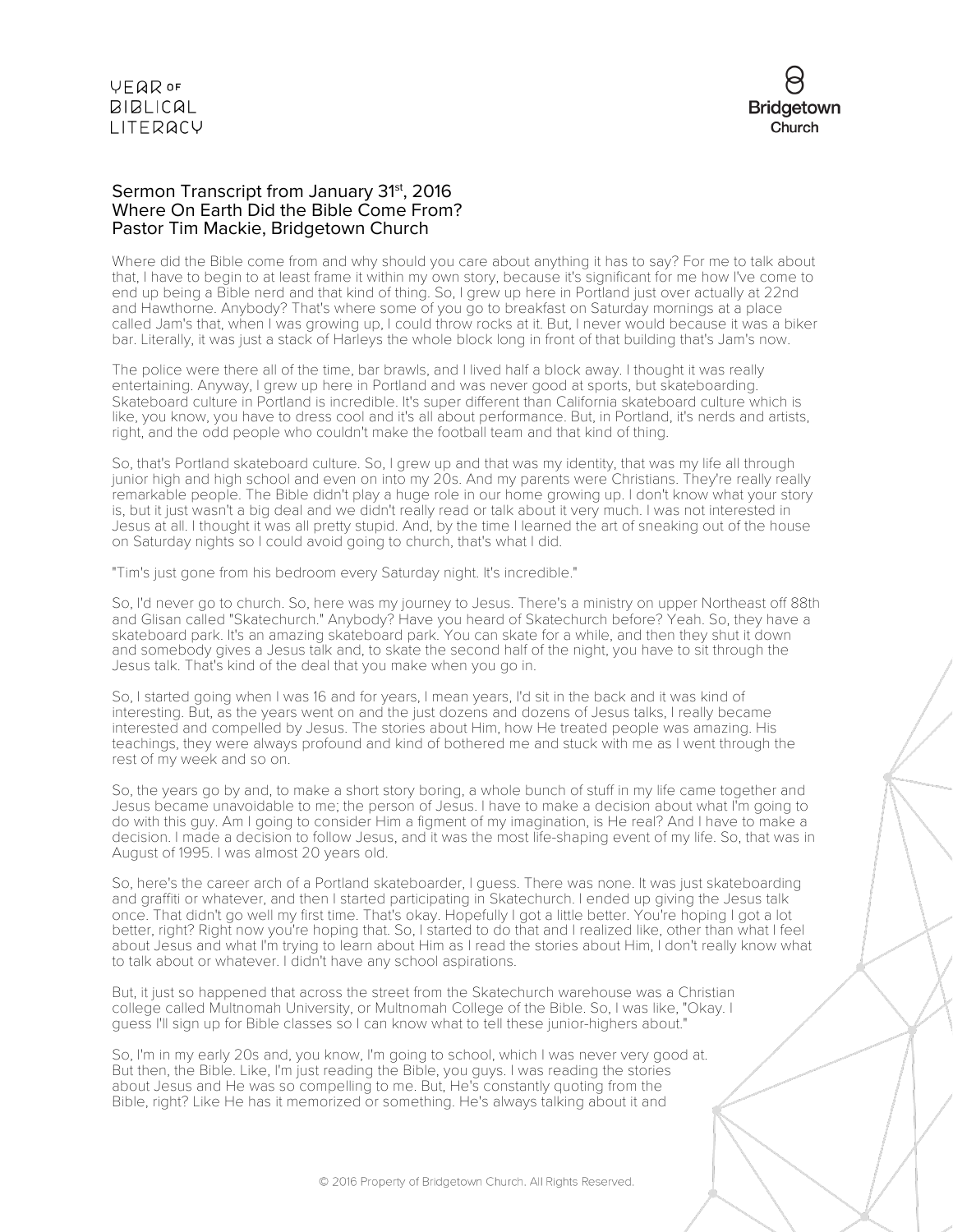# VEQROF **BIBLICAL** LITERACY



interacting with it, defining who He is in relationship to the Scriptures. And so I'm like, "Okay, I need to develop a relationship with the whole book, not just the parts that I like."

So, I'm taking these classes, I'm reading the whole Bible and it's a foreign, strange, new world to me. There's a talking snake on page 3 and so on. There's just so many bizarre, strange things about the Bible. So first, just the content of the Bible was new and foreign to me, and then the historical questions started to come to me. Like, "Where did this thing come from? Did it drop out of heaven? Where did it come from? Why should I care about this?"

So, it went skateboarding, Skatechurch, sign up for ancient Greek and then sign up for ancient Hebrew. I don't have anything better going on in my life, but this is really interesting and I'm having a blast. So, I don't know what to tell you guys. I just became immersed. Absolutely immersed. And I couldn't get enough and I just fell in love with the strangeness and the kind of like, "Sometimes I'm repulsed by it, but I'm also drawn to it at the same time."

I think most of us have a relationship to the Bible that I would jokingly describe as your relationship to your weird uncle at Christmas, right? Which is like, "He's in the family, so you're supposed to like him."

Or at least you're supposed to interact with him, you know? Sometimes he's cool and he says interesting things and he has interesting stories to tell you. But, most of the time he creeps you out, you know? There you go. But, you're around him, and I think that's how most of us, if we're honest, feel about the Bible. Anybody? Can I get an "amen?"

That's good. Alright. This is a church full of people who are honest, right? This is a safe place. Many churches, you would get in trouble for saying whatever. You get my point.

So, here's where it landed me. I couldn't get enough, and so, 14 years, 4 educational institutions later, I got to study the Hebrew Bible and the Greek New Testament with a host of different scholars and I became really really engaged and interested in the Dead Sea Scrolls. So, I went to school in Jerusalem for a year so I could see them and do research on them. So, there you go. I'm confessing. Confessions of an absolute Bible freak. Right? Like, it's just been my life.

But, for me, this has always been about Jesus. Jesus defined who He was, what He said and what He did in relationship to this strange book. So, the questions about where it comes from, it actually really matters, I think. So, here's what's interesting is I'm immersed for over a decade in the complex, wonderful, fascinating history of the making of the Bible and its languages and culture and geography and how it all happened.

So, I'm sitting there and having a blast and I have colleagues, other students at different schools that I'm at, and they were raised in church and raised around the Bible. So, we're learning the same history and the same language and all of this kind of thing, and I'm watching their faith totally get shattered. Like, they're scandalized by this history of the Bible that they're learning. It really was puzzling to me, because I loved the complexity. I thought it was so amazing. I'm like, "This is so wonderful. There's so many layers to this and how all of it points to who Jesus is and how it finds its fulfillment in Him. And He's not a figment of my imagination. He's a real figure in history and He's speaking to us through these Scriptures.

And I have friends who are drawing the exact opposite conclusions from the same exact history. Are you guys with me here? Does anybody know this tension here? So, maybe it's you. Maybe it's a friend that you have or something and they took Intro to Biblical Literature in college or something like that or they watched some self-proclaimed expert on YouTube and they learned the publicly accessible, complex history of the making of the Bible and they are scandalized.

And their conclusion is it's so thoroughly human, how can you say that this is God's Word? And for me, it was, "This is so thoroughly human and it's amazing. Isn't this wonderful how it speaks God's Word? It's just the same facts with two completely different interpretations. I became convinced there's a glitch in the system. There's something wrong with the culture of the churches where these people are growing up where they learn this publicly accessible history and they walk away thinking that the Bible is just merely a human document.

So, what's the glitch? I think the root issue is this, and I'll use a drawing. It's an M.C. Escher drawing. Any Escher fans? Anybody? Yes. Great. M.C. Escher. Also, another part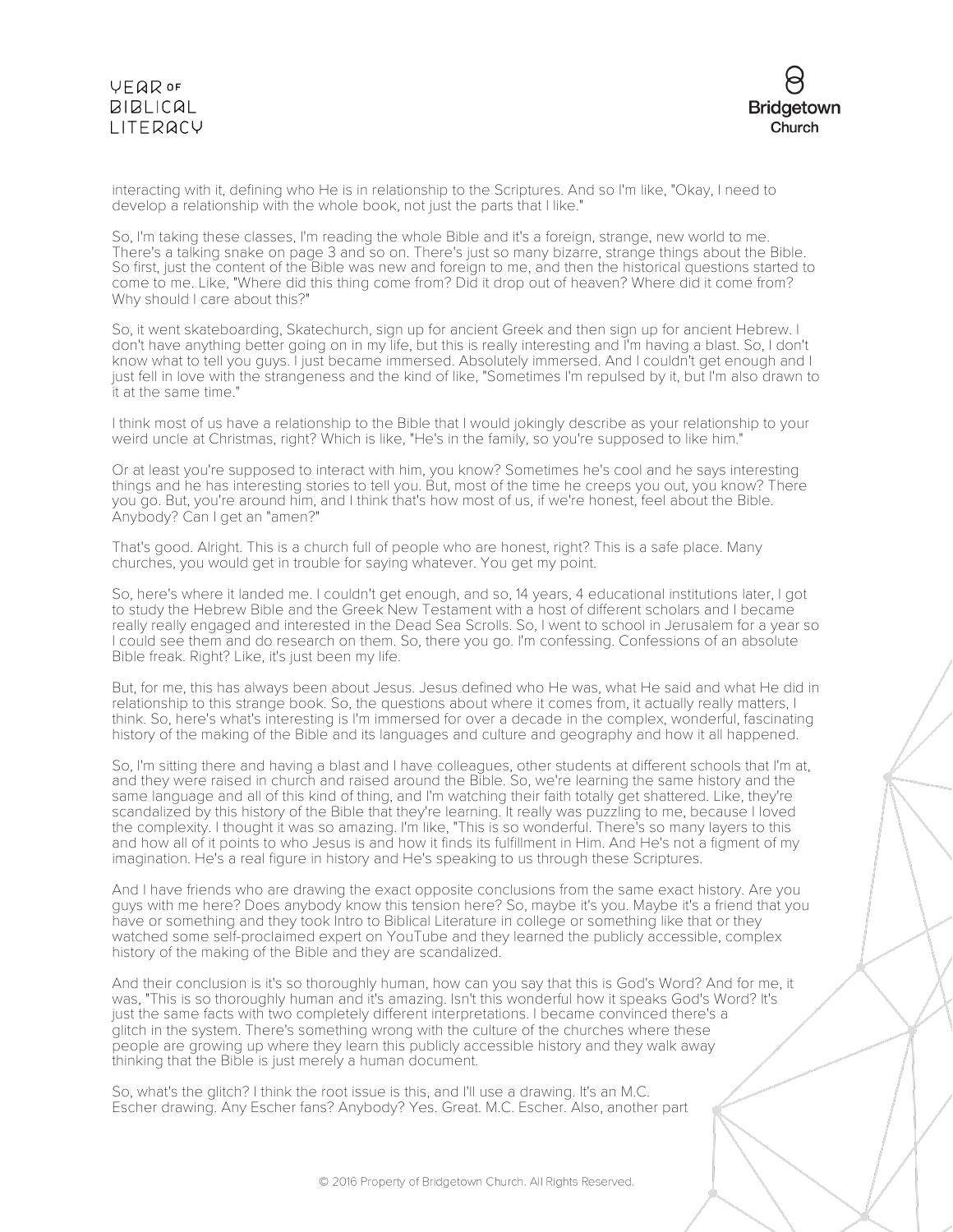# VEQROF **BIBLICAL** LITERACY



of growing up on Hawthorne – this is so typical, you guys. My dad was a painter. I grew up on Hawthorne, my dad's a painter. Right. So, anyways, he had a studio in the garage in the back of our house off 22nd. So, I grew up all around paint and butcher paper everywhere and lots of art books and Escher books were everywhere in our living room growing up and I had an early obsession.

So, Escher's work, it's all about exploring optical illusion and visual paradoxes. This is one of his most famous drawings called "Drawing Hands," as you can see. It's exploring something that is one, yet two. So, it's something that is made up of two distinct entities, yet they exist as one. It's like the chicken and the egg. Which came first? Which hand is drawing the other one? Exactly. That's exactly right.

So to me, this image has been helpful to visually depict what the orthodox Christian tradition and the orthodox Jewish tradition has always claimed and had a conviction about through history about the Bible. And that is that it is a divine word and a human word at the same time. This is not an either/or, it's not like it's a divine word and so not so much like a human book or that it's a human book, therefore it can't be – it's just a different set of categories all together.

It's a divine word and a human word. It's a book with publicly accessible human origins through which God speaks to His people. That's just the classic Christian and Jewish conviction about the nature of the Bible. And something has happened in the last couple hundred years where, if I was good at Photoshop – the people I work with at The Bible Project are, but I'm not really – I would erase one of the hands and I would erase the human hand and just leave the divine hand.

I would say, "That's the vision of the Bible that most people who grow up in a Bible Christian church here in America, that's the view that they have. Namely that the  $-1$  call it the golden-tablets-falling-from-heaven view of the Bible that, "Okay, yes. If humans were involved, their role was incidental. On 66 different occasions, they were zapped with God's presence or something and then they write out the books and, you know, virtually falling from heaven at least, and then they're there bound in pleather and you go buy it at Barnes and Nobles or something like that."

That's vision. Tell me I'm wrong. I mean, that's the vision. And the golden-tablets-falling-from-heaven view of the Bible goes along with an assumption about what the purpose of the Bible is, and the purpose of the Bible in that view is that it's a divine behavior manual, right? It's a divine list of rules and commands about how God wants you to behave and doesn't want you to behave, and if you have the correct beliefs and do the correct behaviors, you'll got to the good place and not the bad place after you die.

Tell me I'm wrong. I mean, tell that that this isn't what most people believe. Tell me this isn't what your neighbor thinks you believe and why they think you're stupid and crazy when you tell them you drink Kool-Aid and read through the Bible with a whole group. You know what I'm saying here? Like, that's the default view of what Christians believe, and that actually is what many Christians believe. The only problem with it is when you actually begin to read the Bible, and when it tells you about where it came from, it's not that story at all. And when it tells you the story of what it's for, why it came into existence and what its purpose is, it's just not that story at all either.

So, here's what I'd like to do. This is super brief. I'm trying to condense into the next 30 minutes what I've done in a number of other places. So, I have a four-hour version of what I'm about to do in the next 30 minutes. And it's up – I have a website where I collect sermons and teachings and classes that I do and so on. Just my name. TimMackie.com. Feel free to go geek out on the four-hour version of what I'm about to condense into 30 minutes, totally inadequately. Everything I'm about to say is completely inadequate because every sentence needs a footnote with a stack of 10 books behind it. But, there you go.

So, how did we get the right or wrong version and, more importantly, what is the publicly accessible story of how the Bible came into existence? So, pop quiz. I'm a professor, too. So, pop quiz. There's no consequences for failing this quiz, but act like there are. Act like you care or whatever. So, pop quiz. In the Bible, what is the first mention of the writing of the Bible? What's the first mention of the writing of the Bible as you're reading through into the story of the Bible? It's a wonderful fact to know and forget, I suppose. But, maybe you won't forget it, because I think it's really interesting.

It's not where you might think it is. The book of Exodus. Some of you are feeling vindicated right now. The book of Exodus, chapter 17. It's an odd story. You'll see it up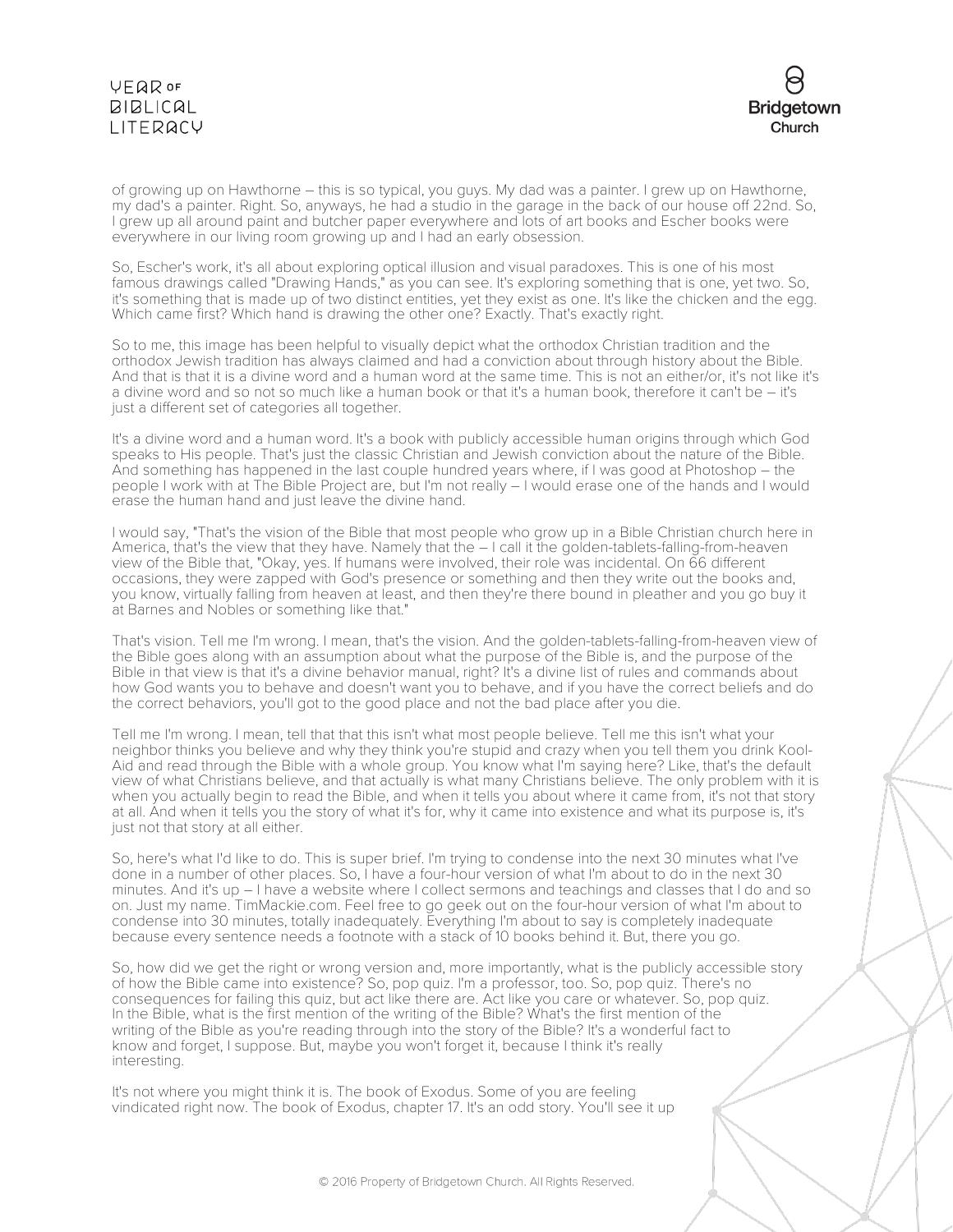# **VFQR OF**  $BIBLICAL$ LITERACY



here on the screen. So, here we are in the story. You've seen the movie, right? The 10 plagues? Pharaoh and Moses. All that kind of stuff, right? So, the Israelites were enslaved and brutally being destroyed and Moses rises. "Let my people go." And God rescues them out of slavery in Egypt.

After that, they're wandering through the desert – the Israelites, these escaped slaves are. And so, think of a huge group of spaced slaves and refugees wandering through the desert just ripe for plunder, or at least this group of people thought so. So, the Amalekites came. They attacked the Israelites at Rephidim. Moses said to Joshua, "Choose some of our men and go out to fight the Amalekites. Tomorrow I will stand on top of the hill with the staff of God in my hands."

Now, some of you, just hearing that bad, do some of you know this story? It's a very interesting story. So, what happens is that Moses goes up on this hill and he can see the battle happening and, when he raises his staff like this, the Israelites are winning. But, he's an old man and so he gets tired. You know? So his arms start going down and then they start losing. It's very strange. So then, he gets these two guys to come hold his arms up and they win the battle. After the battle's over, this is what happens: "Then the Lord said to Moses, 'Write this on a scroll as something to be remembered.'"

That's the first mention of the writing of the Bible in the Bible. I mean, you read right over it, right? It's not that remarkable. But, it is. It's very significant. Stop and think about this. This is the first mention of the writing of the Bible in the Bible, which means this tells us something important about what the Bible is, why it came into existence and what it's for. Like, what you're supposed to do with this thing, the Bible.

So, "Write this on a scroll." Write what? What is "this?"

Yes. Right? The story. This really remarkable event just took place. God saved the Israelites in this really incredible way. "Write it down." Why? To remember. So, there's something identity-shaping that just happened, right? There's a history, a foundation story, that's being written here about who God is, and His character is revealed in this story, and about who these people are. So, what's happening here? This is about writing a story. It doesn't say Moses got zapped or anything like that.

It's like, "Hey, Moses. Go write that down."

"Oh, wow. That was pretty incredible. Okay. Alright. Let's make sure."

I mean, it's a very human – are you with me here? There's no scandal here. It's just he wrote down the story of the battle. And that's the first mention of the writing of the Bible in the Bible. So, here's what at least what we can conclude. What at least one of the purposes of the Bible is: to tell the story.

To tell the story of what God has done to rescue and form a people. Now, this is interesting. Is this the first time that God has rescued and saved these people? Well, it's not, because you saw the movie about Pharaoh and the 10 plagues and all that kind of stuff, right? And so that was a really really incredible act that broke everybody's categories, Egyptians and Israelites included, and they were narrowly rescued through the waters of the sea and so on.

And, were the Israelites to remember that story too? Were they supposed to remember that story? Yes. How? How were they told to remember that story? Through text? Writing text? Well, you could read through and there's nothing like this. How do they remember it? Through a meal. Through a meal that has been celebrated since that day and the thousands and thousands of years ever since then. Every single year.

What's it called? It's called Passover. Passover. So, this is fascinating. God is in the business of saving and rescuing from the unjust nations. He's rescuing out a people, just out of His own sheer grace, keeping His promises to Abraham. He's rescuing a people and delivering them in remarkable ways. The most primary way, the first way they're told to remember and retell the story is to eat the story every year through this meal. Right? They eat the symbolic meal and every piece at the table tells something about what took place there in that event.

But, that's not the last time that God rescues His people. You have the meal and then you begin to have texts. Texts that are recording this foundation story of who we are and who God is.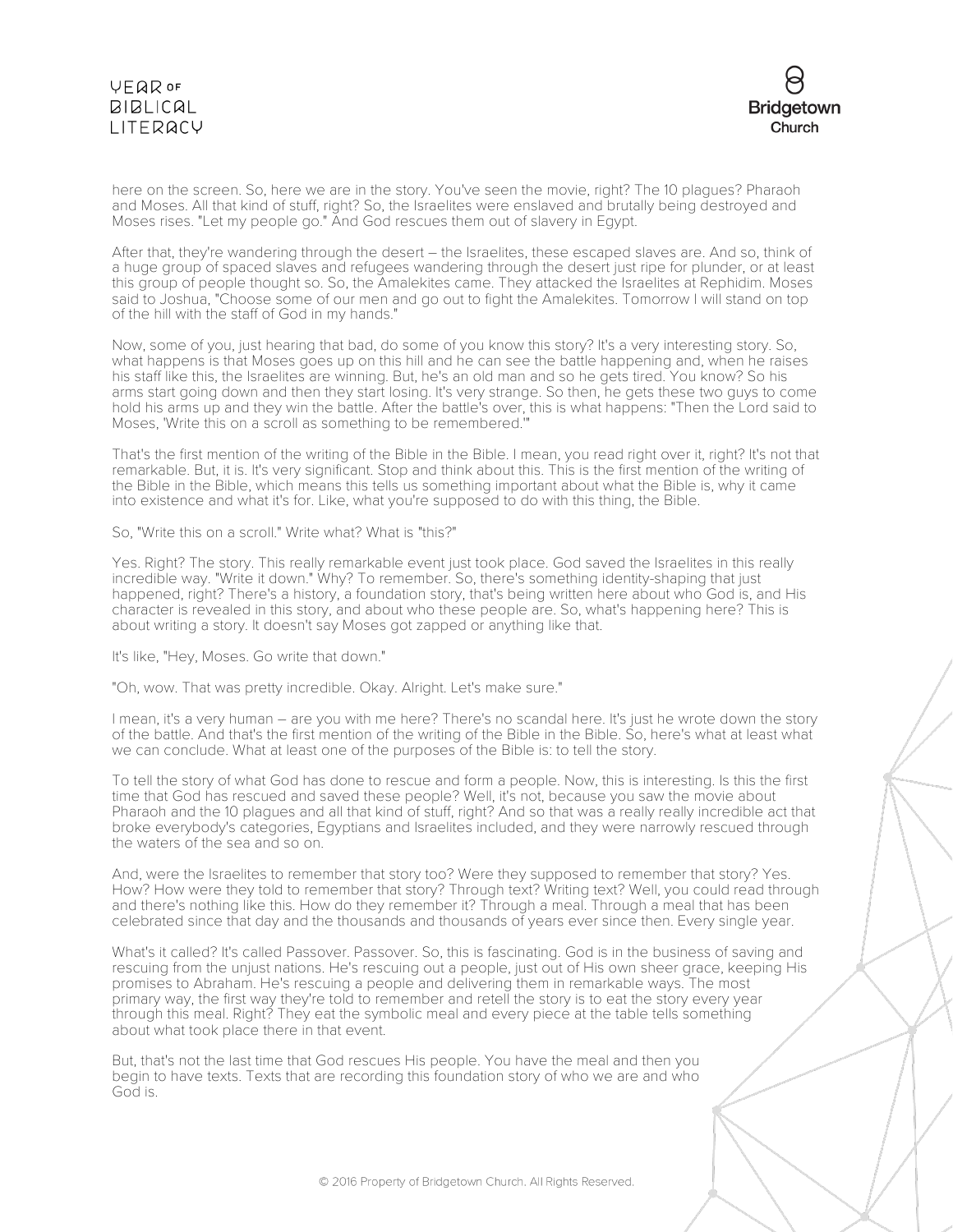# VEQROF **BIBLICAL I ITFRACY**



That's the first mention of the writing of the Bible in the Bible. Second mention of the writing of the Bible in the Bible is just a few pages later, and it's equally significant, I think. So, here's where the story goes. When that story ends, the people end up camped out at the foot of a mountain. What's that mountain called? It's called Mount Sinai. And, on that mountain, God's presence descends, again, in a very remarkable, strange way. Cloud and storm and all that kind of thing.

And God says, "Here's why I rescued you out from among all the nations: to become my own people." And God invites them into what the Biblical authors call a "covenant relationship."

It's like two people get together and they make out, together, the terms of this relationship. "Here's what I'm going to do; here's what you're going to do."

We call it a contract in our culture. In the Biblical world, they called it a covenant; a binding of two whole people to each other and their devotion and their allegiance to the terms. And then, God gives them the terms of this relationship; what He wants them to fulfill. And the first 10 items of the terms of the covenant have become quite famous in our culture. In fact, quite a debatable topic, haven't they? People love to debate about if they should be inscribed in courthouses and so on.

But, there you go. What am I talking about? We call them the Ten Commandments. They're actually never called that in the Bible. They're called "The Ten Words" in the Hebrew Bible. And then, after that, come 52 more, and then a total of 613 in the first 5 books. So, ease them into it, right?

So, the whole point is this is a covenant relationship and the laws are giving us the terms of this covenant. And God says why He's inviting them into this relationship. He says He wants to make them into a kingdom of priests, right? Because all they know is Egypt, where people are dehumanized, where the laws have been written so that it's good to kill babies and erase people from existence so that we can build bigger buildings and so on.

So, that's their world. So, God rescues these people and He wants to retrain them to become new and different kinds of human beings so they can be priests, so that they come into proximity to God through this relationship and they become reshaped and become this example, this representative, of God's character out to all of the nations. And then the terms of the covenant are given.

Then, here's where the story comes in. Moses went and he told all of the people the Lord's words and laws. This is after the 10 plus the 52 are given. Then the people, they all respond with one voice. "Oh, yeah. Everything the Lord has said, we're going to do that."

If you know how this story goes, that's why some of you are laughing.

Moses then wrote down everything the Lord had said. Then he took the scroll of the covenant and read it to the people. They responded, "We'll do everything the Lord has said. We'll obey."

This is the second mention of the writing of the Bible in the Bible. Is this different than the first time? It is. So, what's Moses writing the first time? The story. What's he writing down this time? The terms of the covenant. And this text is now called "The Scroll of the Covenant."

This text represents the story of what God has done to rescue us and now how He's inviting us into a relationship. The laws, here, are a part of this mission that God is on to call human beings to become something that He called and made them to be but that they failed to be. But, "I'll rescue these people and will make them into this community of priests to all of the nations."

And so, there you go, you guys. This is the first two mentions of the writing of the Bible in the Bible. "Tell the story" and "terms of the covenant." How are you doing?

So, it seems to me that we should pay attention to this. This is the account that the Bible gives of its own origins. It was written by people. Scandal. No. It's written by people and it's written by people like Moses, right? He's the first figure here. He's clearly someone who has a strong awareness and sense of the divine presence and of the divine call on his life. Clearly. And, as he's writing out of these events, remarkable events that are taking place, his human words become the vehicle of God's words to His people throughout the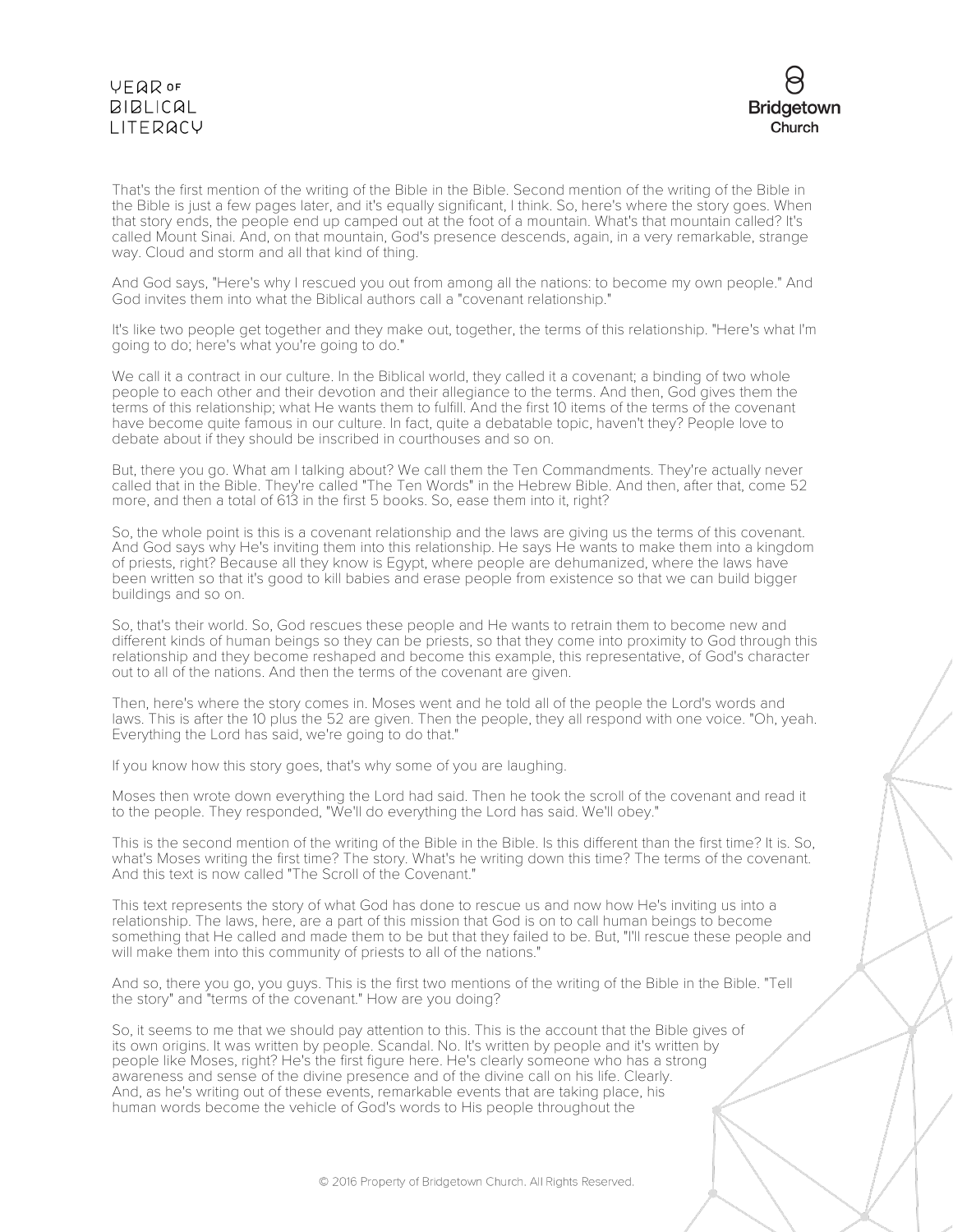



generations, including that one.

This is very very different than golden tablets falling from heaven. Do you see the difference? I hope you can sense the difference. So, golden tablets falling from heaven is typically about this divine rule book falling down. So, what do the rules represent? The rules have to do with the author of the universe and He thinks everybody ought to behave a certain way and He's pretty uptight and so, if you don't follow the rules, to Hell with you. Right? At least that's what your neighbor thinks you believe and that is probably what most Christians believe, too. I don't think I'm wrong about that.

But, do you see how this is just totally different? Do you see how this is different? What's the first purpose of the writing of the Bible? To tell the story of how God, because He's incredibly compassionate, because He won't tolerate evil, but He's given humans incredible dignity to rule and to steward His world. There are moments when He intervenes and He confronts human evil and, just out of sheer grace and compassion, He rescues and forms a people who will become part of the solution.

That's the first purpose, to just tell that remarkable story. And then what God does with those rescued people is call them to become the humans that He made us to be. And the laws are a part of a covenant. I mean, what's happening here – we actually only use the word "covenant" in our culture anymore to describe one thing, and hardly even that anymore. What am I talking about? Marriage. And that's exactly what's happening here on the foot of the mountain.

When I got married to my wife, Jessica, I got up in front of family and friends, and we spoke these covenant vows to each other. "Till death do us part" and "richer and poorer" and "to care for each other and be devoted only to each other alone. What was I doing there? I was accepting these terms of the covenant as authoritative and as binding over my life. Not because my wife's a tyrant. Actually, I am a better human because of my covenant with this woman. I've had to rise to the occasion and no more Cheetos until midnight with video games, right? So, no more of that. But actually like grow up, and that is a subtle diss to those of you who eat Cheetos until midnight and video games.

But like, to grow up and become responsible. And it's challenging and it's hard. There are times when those covenant vows are extremely inconvenient to me. But, I don't view them as dropped out of a tyrant from heaven, right? I view them as a gift to me, because these covenant terms were spoken eye to eye with my wife as a covenant of love and, in this relationship, we both become more of the people that we're made to be. That's precisely the story the Bible is trying to tell us here, that the laws given to Israel for their time in the land were doing precisely this and pulling God's people along.

Okay. How are you guys doing? So, the origins of the Bible don't stop here, but the meaning and purpose of the Bible is all right here. Do you see that? Does that make sense? The purpose of the Bible is to tell the story. It's about a covenant people who come under the loving authority of the one that they're entering a covenant with.

So, here's why some of you laughed. Because what does Israel go on to do after they make this covenant? I mean, they just break it a million times over. Right? They just are so faithless and they don't adhere to the covenant. So, God continues to raise up Moses-like figures. These are figures called the Prophets. They're figures in history, sometimes eccentric, not always though. These are people who, like Moses, had a strong awareness of the divine presence. And they see the people of Israel totally bailing and failing – I'm a poet and I didn't know it. Bailing on the covenant and failing to fulfill the terms of the covenant.

So, a Jeremiah or an Isaiah, they watch this happening and they're like, "No. God saved these people, but they're acting just like all the other nations. And the poor suffer and there's all this injustice and corruption."

It's like, what did He even rescue them for? They're not even doing what they said that they would do. So, these Prophets begin to speak and you get a Jeremiah who's like on the street corner being like, "You guys, stop it. No."

And he writes poems and sermons and essays and he's out there preaching on the corner. And then, one by one, at some point for all of these Moses-like prophet figures, there was a point at which they began to collect all of their words. And the prophet Jeremiah gives us a wonderful window into how this process worked here. This is so fascinating.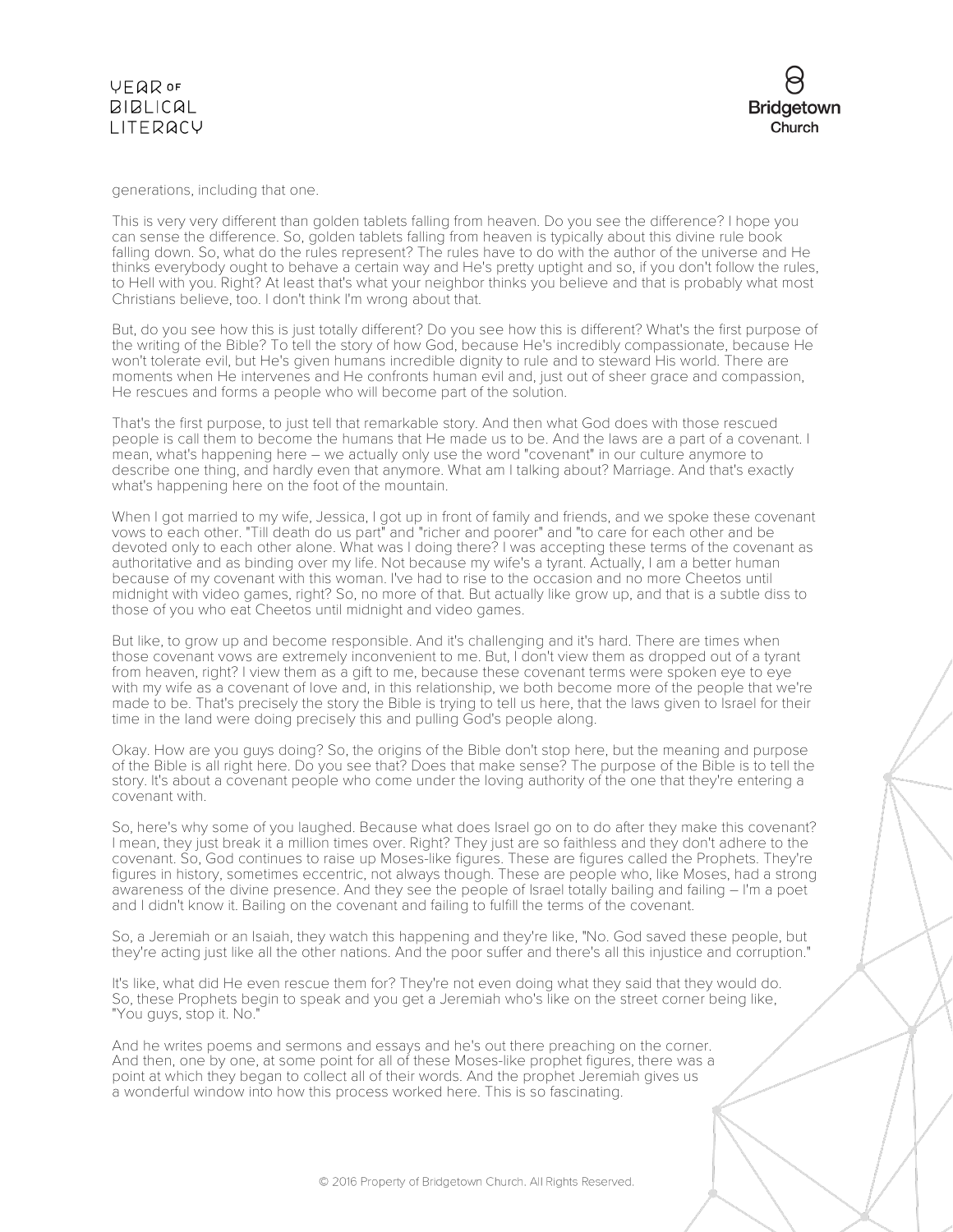#### **VFQR OF BIBLICAL** LITERACY



#### "In the fourth year of Jehoiakim son of Josiah king of Judah, this word came to Jeremiah from the Lord: 'Take a scroll and write on it all the words I have spoken to you concerning Israel, Judah and the other nations from the time I began speaking to you in the reign of Josiah till now.'"

So, a handful of Bible nerds, you're doing math right now. You're like, "From the reign of Josiah to the year of Jehoiakim. What's that?"

Twenty-five years. Spoiler alert. Twenty-five years. So, just stop. Stop. Think about this. This is the stuff you just read right over. Don't. What's Jeremiah being asked to do right here? For 25 years he's been out there on the street corners, he's been writing poems, he's been writing essays, he's been preaching sermons in the temple courts. Twenty-five years, and then he has an awareness that God's calling him to collect it all together. Like, just imagine the daunting task that would be. Right? You're a poet. "Twenty-five years of your poetry, can you just kind of collect all that and put it together in a nice volume?"

That's an enormous amount of work. Are you with me here? Just imagine the workload involved. So, what does Jeremiah do? So, he called his friend Baruch son of Neriah who, as you read through the story, he's a professional scribe. So, while Jeremiah dictated all the words the Lord has spoken to him. He reads, "Here's this poem I read on this day and here's this message I gave on that day," and so on. I mean, just hours and hours, days and days. And Baruch's down there, he's a professional scribe, he's writing it all down onto scroll.

The scandal of the Bible, right? People wrote the Bible. I don't know. It seems to me it says it right there. And it doesn't say that Jeremiah's zapped or anything. It seems like, "Whoa, God used this man's intellect and recollection and Baruch's ability to make sense and to edit and put it all together."

Now, this is fascinating. As you read through this story, what happens is the scroll's put together and Baruch goes to start reading it aloud to the king of Jerusalem. And the king of Jerusalem is a jerk and he hates Jeremiah and he doesn't want to hear it. So, he seizes the scroll and he starts reading it aloud, and then, as soon as he finished reading a section, he cuts it off and throws it into the fire. Baruch's like, "Dang it. We have to do it all over again."

Right? You read through it and that's what they do. They go through this whole process again. So, the book of Jeremiah is telling you it went through multiple editions. What's fascinating – I'll show you a picture of the Dead Sea Scrolls in just a few minutes here – is the textual history of the book of Jeremiah shows evidence of these multiple editions. The book of Jeremiah has an extremely complex story of origins, and the book itself is telling you that. Are you with me here? There's no scandal, there's no secret that's now being revealed through the History Channel. Oh my gosh. Don't get me started on the History Channel, right?

Okay, so, here's the vision of the Bible on the History Channel. It says, "So, actually, this was all produced by a small circle of very old men with long beards and they have this religious, ideological power-play and they want to dupe the masses to give them their money or something. And that's the real story of the origins of the Bible."

Right? Have you seen that up on the History Channel? So, the problem with that story is like... history. Right? Like, actual history. And not just history within the Bible. All of the publicly accessible history around the Bible about how scribes worked and what they did. So, it's all available to us, and the History Channel gets the fringe scholars who don't represent the voice of scholarship, and they get them to represent the assured results of historical – are you with me here? I mean, that's just for the Bible. Who knows what they did with World War I or whatever on the History Channel.

But anyway, sorry. I'm really starting to rail here. So, here's my point. Okay. No, this is cool. About 15 years ago, there's always archeological work happening in the city of Jerusalem. Really exciting discovers and so on. One thing that they often find are what are called "bulla," or "ancient seals." So, think like on a scroll. You've seen this in a movie or something. There's a scroll and you want to protect the contents, so they would pour some wax on the overlapped roll and then, you know, they have a ring and put a ring. And what do you call this thing? A signet ring. There's an impression there.

So, they find these little, tiny seals all over in the dirt and signet pieces and so on. So, they found one in the early 2000s and the inscription of it, it just tells you right there. I mean, there he is. "Baruch, son of Neriah, the scribe." And this is what's remarkable: do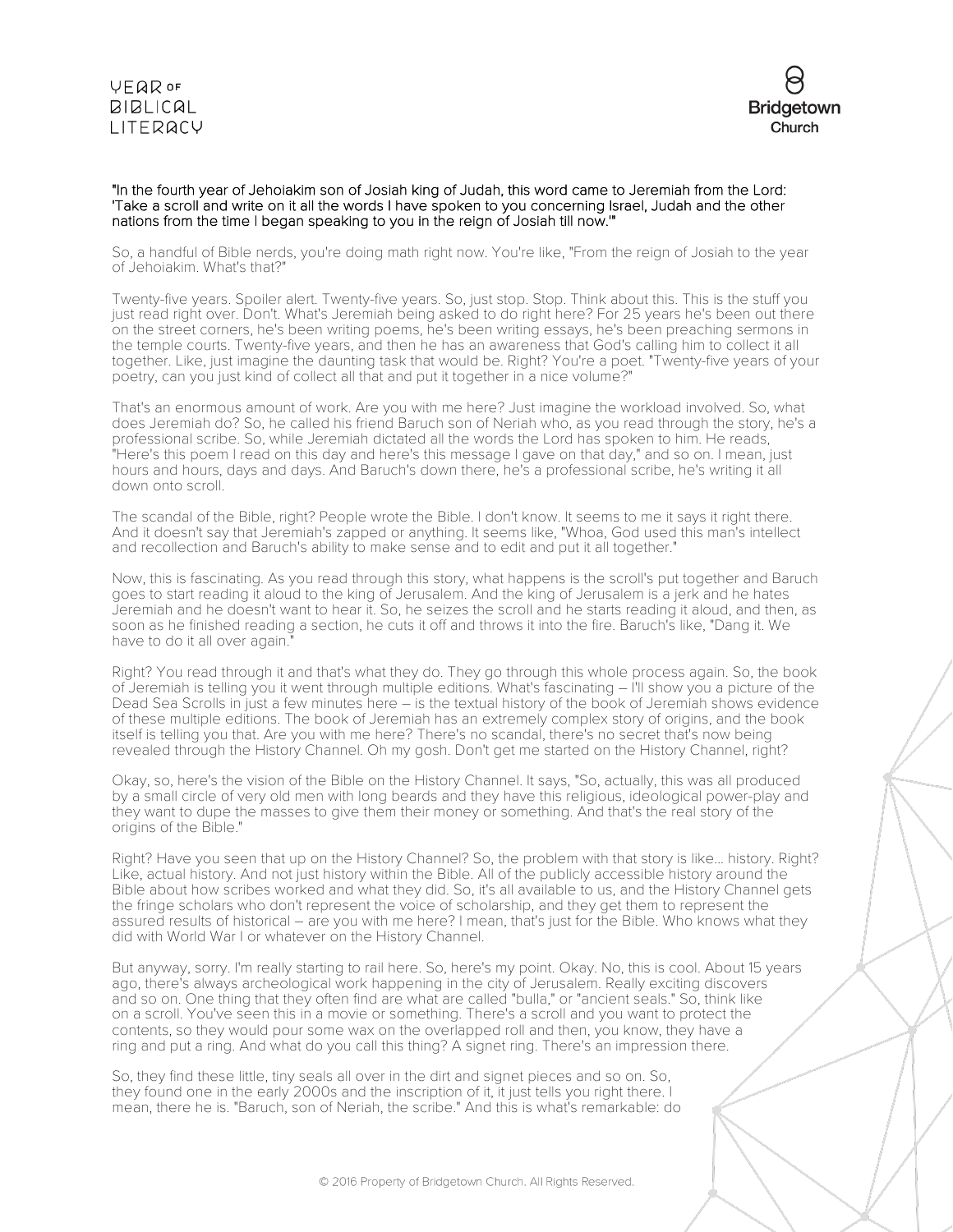# VEQROF  $BIBLICAL$ LITERACY



you see on the upper left there these horizontal ridges there? This was clearly a necklace piece and it was one of these jobs where he like rolled it with his thumb right over. Do you see that right there? That's the thumbprint of a Biblical author, you guys.

I mean, there it is for the whole world to see, you know? So, that one definitely didn't fall out of heaven because we're looking at the guy's thumbprint right there. Isn't that rad? It's really remarkable, I think. So, there you guy. That's Jeremiah. Jeremiah's efforts are in vain, however, and so his words are rejected, the scroll is rejected and Israel comes to it's doom not long after Jeremiah.

That cycle just keeps repeating itself. So, the Bible comes into existence telling the story of what God has done to save a people, about inviting those people into a covenant relationship and now, the rest of the Hebrew Bible is telling us the minority report of all of the voices who weren't paid attention to until it was too late. That's the Hebrew Bible. So, Jesus of Nazareth comes onto the scene and He's a Jewish rabbi, He's connected to the family of David, and He comes onto the scene with an electric message of the Kingdom of God. This God, who's been rescuing people and trying to reach all nations and form a covenant people that Israel has failed to become, He says, "God is finally coming. He's here through me and what I'm doing. He's going to take back the place and He's going to form that people and bring His reign over the world."

And Jesus said it was happening through Himself. And that message, it attracted lots of people because He was so compelling. Everybody who met this man and had encounters with Him, they walked away from these encounters transformed. And, the very things that draw all of us here, how remarkable Jesus is, His sayings, His teachings, how He treated people, it was clearly an unparalleled event in history that still shapes history today.

But, it threatened a lot of people, especially those who were in power. Like the kings who like to burn scrolls of the Prophets are the same types of rulers who wanted to get rid of Jesus. So, it all leads forward to this final night before Jesus was killed. And what night is it? The night of what? This is Passover week. His Passover. And here's what Jesus does: we're told that while they're eating this Passover meal, Jesus took bread and, when He gave thanks, He broke it and gave it to His disciples saying, "Take and eat, this is my body."

Then He took a cup and, when He had given thanks, He gave it to them saying, "Drink from it, all of you. This is my blood of the covenant, which is poured out for many for the forgiveness of sins."

So, Jesus is portraying what's about to happen here in His life and in His death and in His resurrection. It's a new exodus story. It's a new act of liberation. God's going to, yet again, save His people from the clutches of evil and injustice. But, who's the tyrant this time? Right? Because it's not Pharaoh, but it's also not Caesar and it's not the Herods. It's not. What does Jesus think that He's doing and how is He liberating people?

Jesus sees Himself as forming a new people, inviting a new covenant family and bringing it into existence through His death that's for the sins of many so they can be forgiven. Jesus sees Himself as taking into Himself the train wreck of human history. You and I have all contributed to why this world is the way that it is and Jesus believes that that's what He's taking into Himself in His death that's for others.

And as a statement of this God's incredible love, His unbreakable, covenant love for this world and screwed up humans like ourselves, He conquers our sin and our death and its consequences in His resurrection from the dead.

How are you guys doing? That's the story. And then what does He do? The final scene of this account of Jesus' life – this the final sentences of the Gospel of Matthew – we're told, "Then Jesus came to them and said, 'All authority in heaven and on earth has been given to me."

So, lets' just pause right there. Another pop quiz. The answer isn't yellow, alright? So, if you're a follower of Jesus, who or what is your authority if you're a follower of Jesus? Jesus. I know you guys worked through this passage, right? A couple of weeks ago. This is crucial important, right? So, if I'm a follower of Jesus, my allegiance and devotion isn't to a book that fell out of heaven, it's to Jesus of Nazareth, who lived for me, who died for me, who was raised for me so that, not just my sin and evil could be dealt with, but He was the human that I am made to be but everyday that I fail to be. And he was that on my behalf.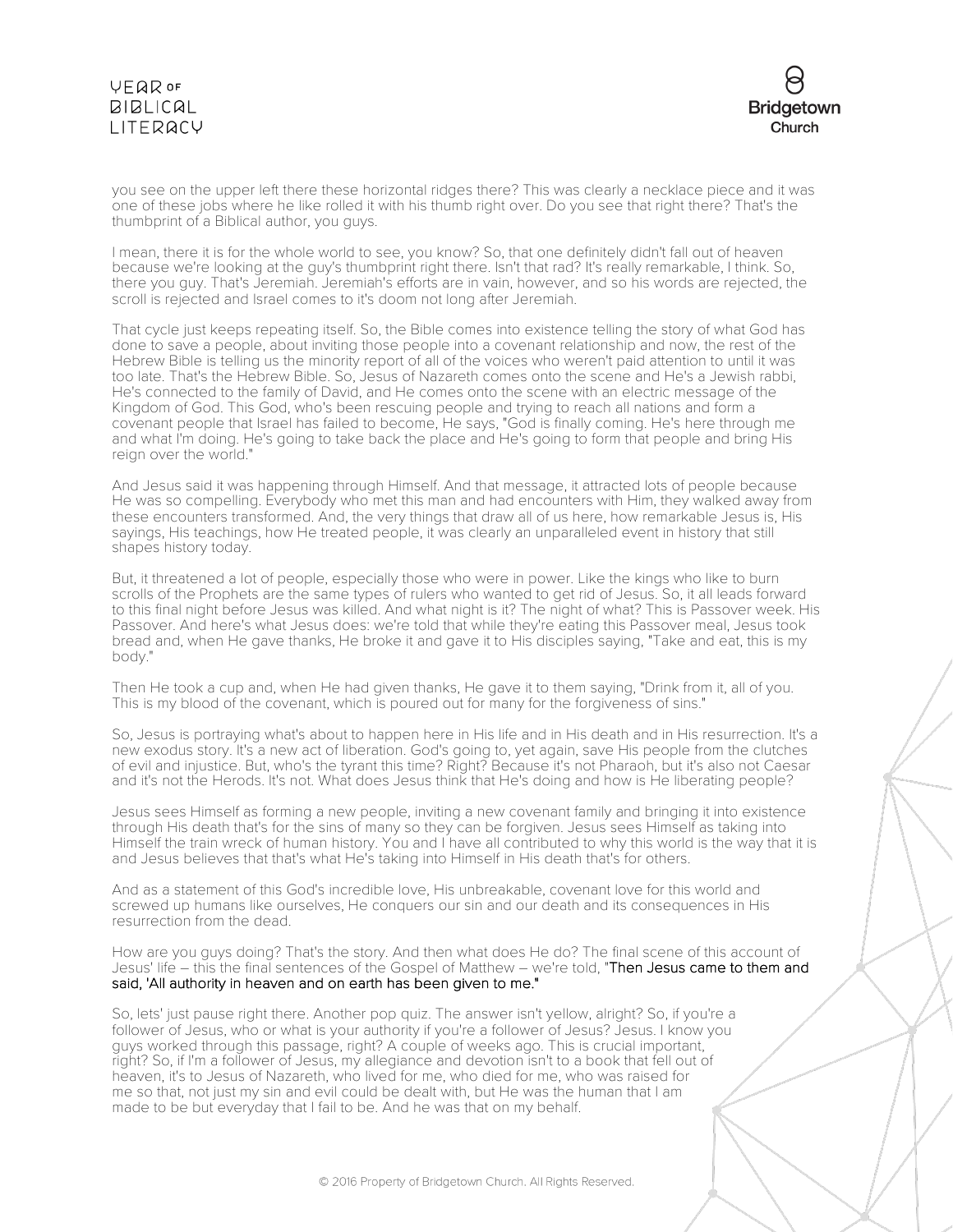# **YEQR OF BIBLICAL** LITERACY



And now the risen Jesus is calling me and He's calling you to follow Him and to embrace what He did as being done for you and that my own sins and failures are right there – that's what He's taking into Himself – and that His resurrected life is now His gift to me.

So, this is the same moment as what happened at the mountain, right? Jesus is inviting and bringing into existence a new covenant family. And it's people who will come under His authority. Now, how does the Bible play into this? Just watch. So, who's He talking to? He's talking His closest circle of His disciples. They're going to be called the Apostles. He says, "Okay, now you go. Go out to all of the nations and make disciples. Grow and invite everybody into this covenant family, baptizing them, initiating them into the covenant family in the name of the Father and of the Son and of the Holy Spirit, and teaching them to obey everything that I have commanded you. And I am with you always, to the very end of the age."

So, did Jesus every write anything? What did He give us as a way to remember the story of what He did for us? He gave us a meal, didn't He? It's a Passover meal, right? He gave us a new Passover meal to tell the story of what He did to rescue and liberate us from ourselves and our own selfishness and sin. And then what He's doing is He's inviting into that covenant family everybody now.

And Jesus didn't write anything that we know of. But, He taught a lot and He did a lot. So, here's what's happening in this scene. This is crucially important for the origins of the Bible. What He's doing right here is He's passing His authority as the gracious, risen king, He's passing – it's like Dukes of Hazard. Like the Sheriff. Deputies. He's creating deputies right here. He's deputizing this closest circle of His followers to go teach on His behalf and in their writings and in their speaking to point people back to Jesus, to obey and follow everything that He's commanded.

What you're looking at in that sentence is the origins of what we call the New Testament. They're four documents connected to that closest circle of apostles that Ethel the story of what God has done to rescue a people. We call them the four Gospels. Matthew, Mark, Luke and John. And then there's the whole collection of letters written by that closest circle of people who are guiding the early communities of Jesusfollowers with how to resolve their conflicts, how to deal with all of the complex cultural issues that arise when you try to follow the way of Jesus in ancient Corinth and in ancient Rome and in Portland.

How are you guys doing? This is the New Testament, and it tells you right there that it comes from these people. But yet, the writings that come from these people are precisely an expression of the authority of Jesus. And they're an expression of Jesus' living presence that's with His people always.

So, what do we mean when we say the Bible is God's authority over me? What I mean when I say that is that Jesus is my authority and it's not a golden rule book dropped out of heaven. It's a book that emerged out of this incredibly beautiful story that all points to Jesus who loved me and gave Himself for me and He is the only kind of authority I would ever want to be under. Amen?

I mean, come on. Beware of people who claim that they have golden tablets dropped out of heaven. You know what I'm saying? Like, really. And especially if they ask for your credit card number. Right? How do you know where it came from? How do you prove that? How do you test it? Do you see that? The Bible is not that. It's just very very different. There's a whole history that is accessible to us, and I haven't even shown you the Dead Sea Scrolls yet. Let's change that right now.

So, here's where the story goes from here. You have the writings of the Hebrew Bible, you have the writings of the apostles in the New Testament, and they're churning and they're spreading as the Jesus movement spreads. So, you know, you turn on your phone or whatever and you have a version of the Bible and you have some version of Isaiah. And then you go look up another English translation and it's different wording. Or you look at what Paul wrote to the Romans or something and then you're like, "Oh, what does it say in this other translation? Oh, it's different."

And then, go show that to your coworker tomorrow morning, right? And they'll be like, "See, I knew it. Tampering with the Bible. It's that group of old men again in the room, isn't it? They're trying to dupe us all."

Right? You guys know what I'm talking about? So, how do the Bibles that we have connect to the texts that came into existence as a divine, human word through this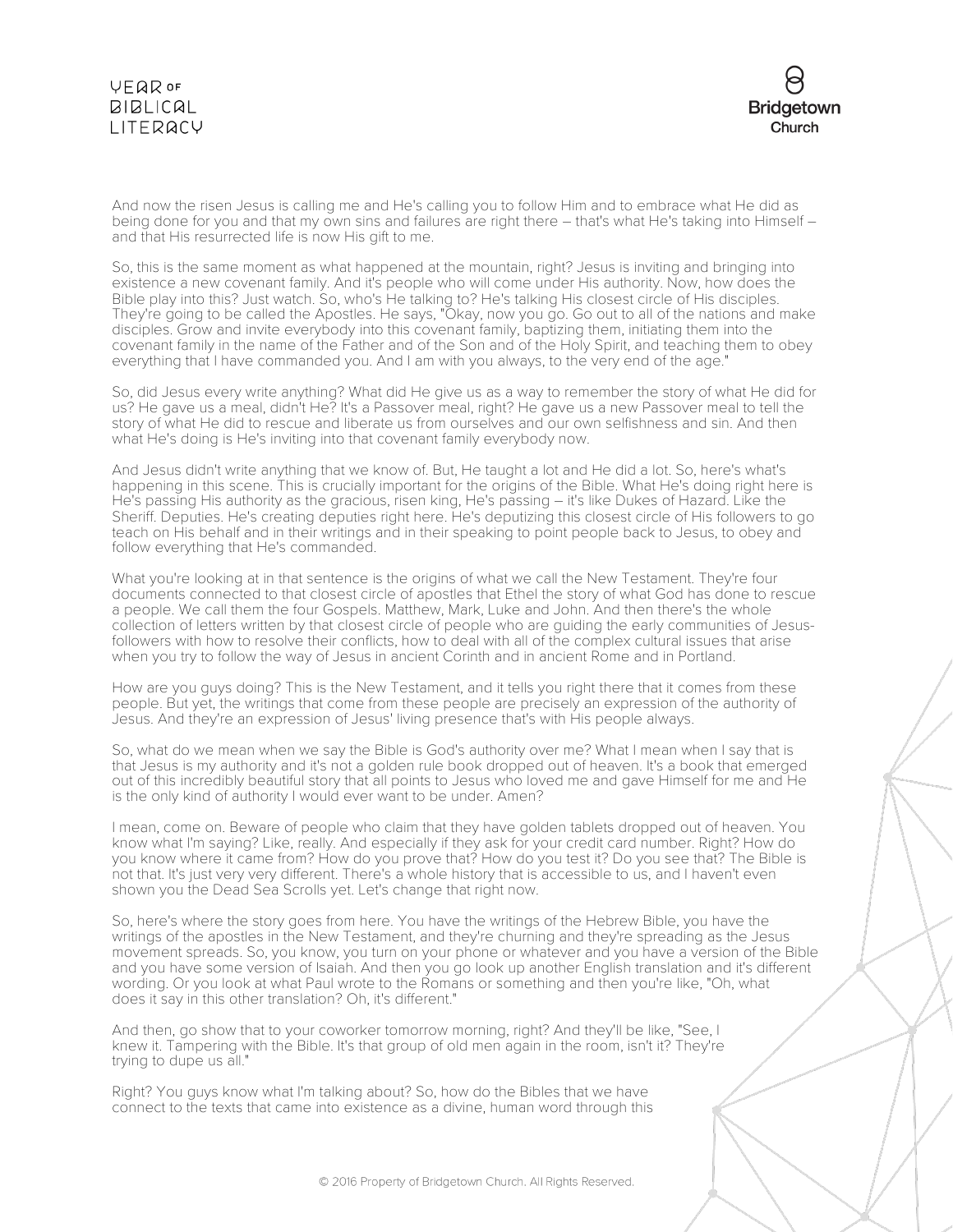

story? There's no scandal here. Let me just show you some pictures. It's all totally available.

So, this is a manuscript, the crown jewel, of the Hebrew Bible text tradition from the Medieval period. It's called the "Leningrad Codex" because it was kept there in a library in Leningrad for a long time. Do you see the date there? It's 1000 years old from today. And you can see the central text there in the three columns right there, and then do you see all that little stuff around it? That's called the "Masorah." The "Masorah." And what those are, those are little footnotes for the scribes. It's this complex code language and there'll be little signs over a word in the main text and then that sends you out to the outer column.

And then it'll say, my paraphrase, like, "Hey. Dear, next scribe. When you're going to copy this to another text, this word is spelled really funny. Did you know this word appears only two others times in the whole Hebrew Bible? Here's a list of where they are. Don't misspell it right here. Thank you very much."

It's just constantly. These are all little notes about odd features of spelling and wording, all aimed at protecting and preserving it. I've always joked like, "Of course. How introverted do you have to be to produce something like this."

Like, goodness. Right? But this was people's whole careers and lifework, all these Jewish scholars and so on. So, here's what was so amazing about what happened almost 70 years ago now with the discovery of the Dead Sea Scrolls. And I'll show you one of the pictures of the oldest fragments of the Dead Sea Scrolls of a Biblical text that's of the book of Exodus. Just a remarkable, remarkable, thousands of pieces of Biblical scrolls from this community out by the Dead Sea.

So, here's what this allowed us to do: all of a sudden, we could look a version of the Bible from 1000 A.D. and then just time-warp back over 1000 years to all of these Hebrew texts of the Bible in a totally different time period and culture and so on and you can compare them.

All of the work has been mostly done. So, what do scholars find? Are there differences between these two over the course of 1000 years? Are there differences? Yes. Totally. And that shouldn't bother you one bit. I would love to walk you through all of them, because they are so fascinating. Right? Most of them are insignificant. Just mistakes. I mean, you try copying out a whole page of things. And imagine, these guys, their brains aren't melted by TV and Twitter. You know what I'm saying? This is all they do for their living. They are focused. They make way less errors than you would, but even they would still make errors.

Are some of them significant differences? Yes. Totally. In fact, the most interesting ones are the ones that give us a window into the final compilation and editing of the collection of books called the Hebrew Bible.

Oh, did it come up? Did it come up earlier? Oh, I'm so sorry. The whole time I thought it was sitting up there. So, there it is. Oh, yeah. Get me talking about the Dead Sea Scrolls. There's a million fascinating things to say. But, this was just unprecedented, the window into the story of the Bible that they gave us. And what they don't show is golden tablets falling from heaven. What they show is a book that's a divine word telling a story about a divine and human word.

Are you guys – do I need to do it again? Hand motions. Right? The covenant and so on. But, here's the thing: the Bible was the biggest, and still has been the biggest literary event in human history. It was alike a boulder thrown into a pond, and the ripple effects are all over the world through all these different periods of time, and it's all public. So, if any changes or errors happen here, we have 500 different other examples to compare it against over here.

And it's the same exact thing for the New Testament. I could skip a slide. Do you want me to? Okay. Sorry. Just go to the next one here just so you know. So, here you go. All your English translations, all of their differences, they're all rooted in this one Hebrew text, and you're looking at it. There's one Hebrew Bible that all of our modern versions are based on, and there it is. I'm showing it to you. People haven't tampered with the Bible. It's right there, actually. You can see it.

What is all of this stuff underneath? Bible geekery, right? It's all this code representing hundreds of years of work of bringing together all of these manuscripts of the Bible across the centuries and comparing. It's all comparing their differences and it's so interesting. It's like learning computer code. There you go. If you want to have at it, go for it. It's really an amazing journey.